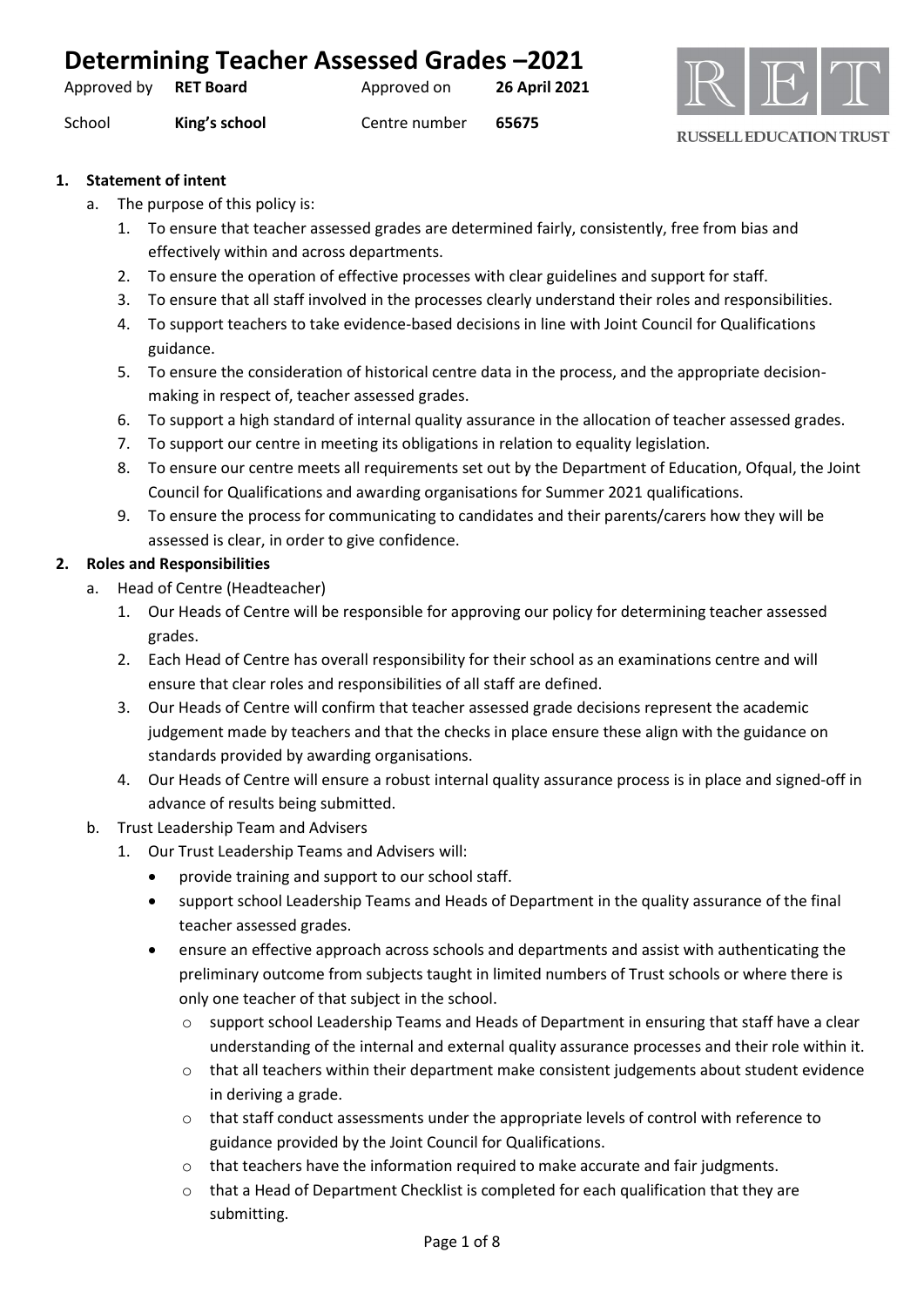| Determining Teacher Assessed Grades-2021 |               |               |                      |  |
|------------------------------------------|---------------|---------------|----------------------|--|
| Approved by <b>RET Board</b>             |               | Approved on   | <b>26 April 2021</b> |  |
| School                                   | King's school | Centre number | 65675                |  |



- c. Senior Leadership Teams and Heads of Department
	- 1. Our Senior Leadership Teams and Heads of Departments will:
		- provide training and support to our other school staff.
		- support their Head of Centre in the quality assurance of the final teacher assessed grades.
		- ensure an effective approach within and across departments and authenticating the preliminary outcome from single teacher subjects.
		- be responsible for ensuring staff have a clear understanding of the internal and external quality assurance processes and their role within it.
		- ensure that all teachers within their department make consistent judgements about student evidence in deriving a grade.
		- ensure all staff conduct assessments under the appropriate levels of control with reference to guidance provided by the Joint Council for Qualifications.
		- ensure teachers have the information required to make accurate and fair judgments.
		- ensure that a Head of Department Checklist is completed for each qualification that they are submitting.
- d. Teachers/ Specialist Teachers / SENCo
	- 1. Our teachers, specialist teachers and SENCo will:
		- ensure they conduct assessments under each centre's appropriate levels of control and have sufficient evidence, in line with this Centre Policy and guidance from the Joint Council for Qualifications, to provide teacher assessed grades for each student they have entered for a qualification.
		- ensure that the teacher assessed grade they assign to each student is a fair and valid reflection of the assessed evidence available for each student.
		- make judgements based on what each student has been taught and what they have been assessed on, as outlined in the section on grading in the main JCQ guidance.
		- produce an Assessment Record for each subject cohort, that includes the nature of the assessment evidence being used, the level of control for assessments considered, and any other evidence that explains the determination of the final teacher assessed grades. Any necessary variations for individual students will also be recorded.
		- securely store and be able to retrieve sufficient evidence to justify their decisions.
- e. Examinations Officer
	- 1. Our Examinations Officer will:
		- be responsible for the administration of our final teacher assessed grades and for managing the post-results services.

## **3. Training, support and guidance**

- a. Teachers involved in determining grades in our centre will attend any Trust and centre-based training to help achieve consistency and fairness to all students.
- b. Teachers will engage fully with all training and support that has been provided by the Joint Council for Qualifications and the awarding organisations.
- c. We will provide mentoring from experienced teachers to NQTs and teachers less familiar with assessment.
- d. We will put in place additional internal reviews of teacher assessed grades for NQTs and other teachers as appropriate.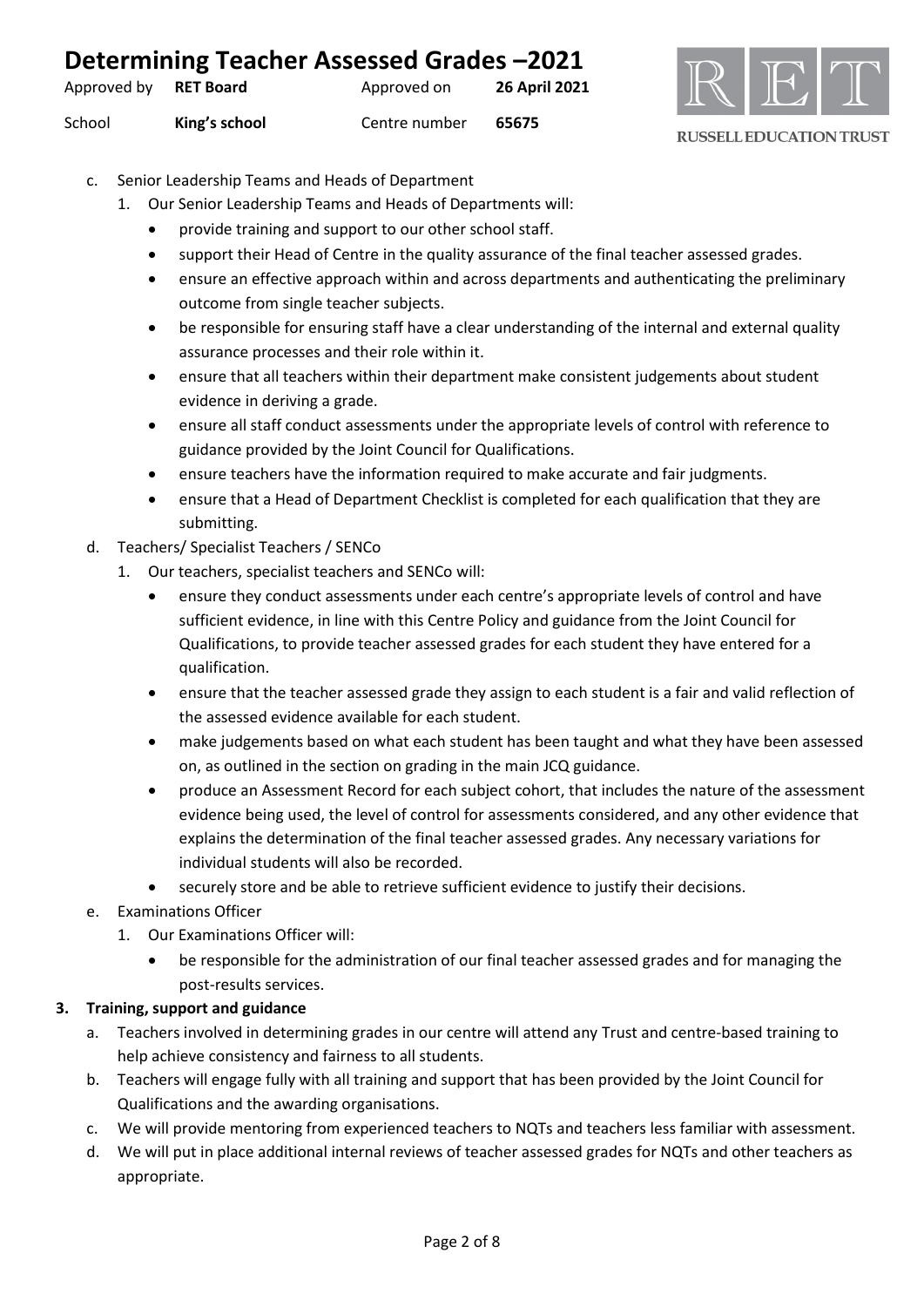| Determining Teacher Assessed Grades -2021 |               |               |               |
|-------------------------------------------|---------------|---------------|---------------|
| Approved by RET Board                     |               | Approved on   | 26 April 2021 |
| School                                    | King's school | Centre number | 65675         |



#### **4. Use of appropriate evidence.**

- a. Teachers making judgements will have regard to the Ofqual Head of Centre guidance on recommended evidence, and further guidance provided by awarding organisations.
- b. All candidate evidence used to determine teacher assessed grades, and associated documentation, will be retained and made available for the purposes of external quality assurance and appeals.
- c. We will be using student work produced in response to assessment materials provided by our awarding organisation(s), including groups of questions, past papers or similar materials such as practice or sample papers.
- d. We will use non-exam assessment work (often referred to as coursework), even if this has not been fully completed.
- e. We will use student work produced in centre-devised tasks that reflect the specification, that follow the same format as awarding organisation materials, and have been marked in a way that reflects awarding organisation mark schemes.
- f. We may use substantial class or homework (including work that took place during remote learning).
- g. We may use other internal tests taken by students.
- h. We will use mock exams taken over the course of study.
- i. We will use records of a student's capability and performance over the course of study in performancebased subjects such as music, drama and PE.
- j. Additional assessment materials
	- 1. We may use additional assessment materials to give students the opportunity to show what they know, understand or can do in an area of content that has been taught but not yet assessed.
	- 2. We may use additional assessment materials to give students an opportunity to show improvement, for example, to validate or replace an existing piece of evidence.
- k. Our centres will ensure the appropriateness of evidence and balance of evidence in arriving at grades in the following ways:
	- 1. We will consider the level of control under which an assessment was completed, for example, whether the evidence was produced under high control and under supervision or at home.
	- 2. We will ensure that we are able to authenticate the work as the student's own, especially where that work was not completed within the school or college.
	- 3. We will consider the limitations of assessing a student's performance when using assessments that have been completed more than once, or drafted and redrafted, where this is not a skill being assessed.
	- 4. We will consider the specification and assessment objective coverage of the assessment.
	- 5. We will consider the depth and breadth of knowledge, understanding and skills assessed, especially higher order skills within individual assessments.

## **5. Determining teacher assessed grades.**

- a. Our teachers will determine grades based on evidence which is commensurate with the standard at which a student is performing, i.e. his/her demonstrated knowledge, understanding and skills across the content of the course they have been taught.
- b. Our teachers will record how the evidence was used to arrive at a fair and objective grade, which is free from bias.
- c. Our teachers will produce an Assessment Record for each subject cohort and will share this with their Head of Department. Any necessary variations for individual students will also be shared.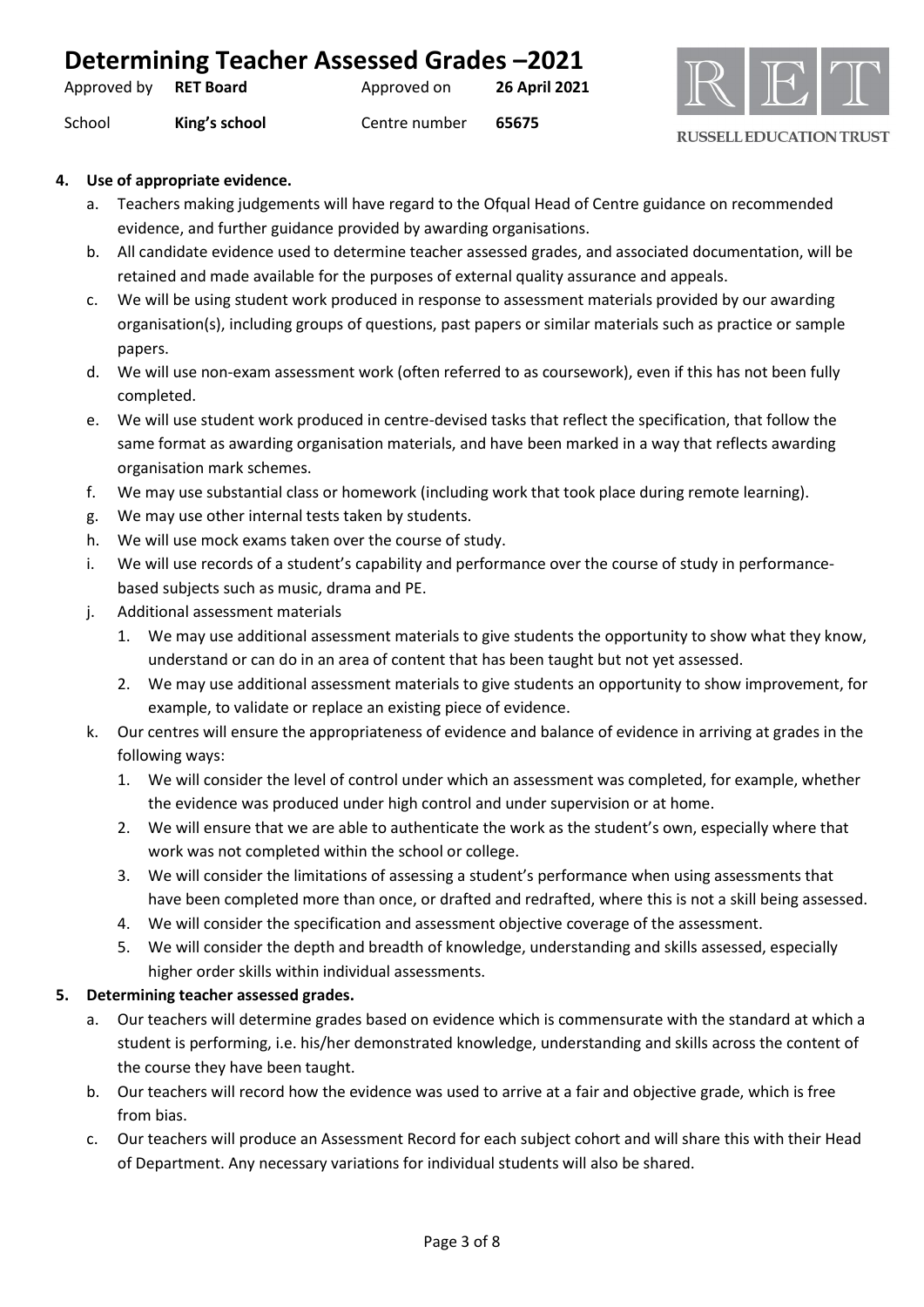| Determining Teacher Assessed Grades -2021 |               |               |                      |
|-------------------------------------------|---------------|---------------|----------------------|
| Approved by RET Board                     |               | Approved on   | <b>26 April 2021</b> |
| School                                    | King's school | Centre number | 65675                |



#### **6. Internal quality assurance**

- a. We will ensure that all teachers involved in deriving teacher assessed grades read and understand this Centre Policy document.
- b. In subjects where there is more than one teacher and/or class in the department, we will ensure that our centre carries out an internal standardisation process.
- c. In subjects taught in more than one of our schools we will ensure that the combined professional expertise across the Trust is used to support the internal standardisation process.
- d. We will ensure that all teachers are provided with training and support to ensure they take a consistent approach to:
	- 1. Arriving at teacher assessed grades.
	- 2. Marking of evidence.
	- 3. Reaching a holistic grading decision.
	- 4. Applying the use of grading support and documentation.
- e. We will conduct internal standardisation across all grades.
- f. We will ensure that the Assessment Record will form the basis of internal standardisation and discussions across teachers to agree the awarding of teacher assessed grades.
- g. Where necessary, we will review and reflect on individual grading decisions to ensure alignment with the standards as outlined by our awarding organisation(s).
- h. Where appropriate, we will amend individual grade decisions to ensure alignment with the standards as outlined by our awarding organisation(s).
- i. Where there is only one teacher involved in marking assessments and determining grades, then the output of this activity will be reviewed by an appropriate member of staff within the centre.
	- 1. This will be the Leadership Team line manager of the department supported by the attached Trust subject network adviser.
- j. In respect of equality legislation, we will consider the range of evidence for students of different protected characteristics that are included in our internal standardisation.

## **7. Comparison of Teacher Assessed Grades to results for previous cohorts.**

- a. We will compile information on the grades awarded to our students in past June series in which exams took place (e.g. 2017 - 2019).
- b. We will consider the size of our cohort from year to year.
- c. We will consider the stability of our centre's overall grade outcomes from year to year.
- d. We will consider both subject and centre level variation in our outcomes during the internal quality assurance process.
- e. We will prepare a succinct narrative on the outcomes of the review against historic data which, in the event of significant divergence from the qualifications-levels profiles attained in previous examined years, address the reasons for this divergence. This commentary will be available for subsequent review during the QA process.
- f. We will compile historical data giving appropriate regard to potential mixtures of A\*-G and 9-1 grades in GCSEs. Where required, we will use the Ofqual guidance to convert legacy grades into the new 9 to 1 scale.
- g. We will bring together other data sources that will help to quality assure the grades we intend to award in 2021.
- h. We will omit subjects that we no longer offer from the historical data.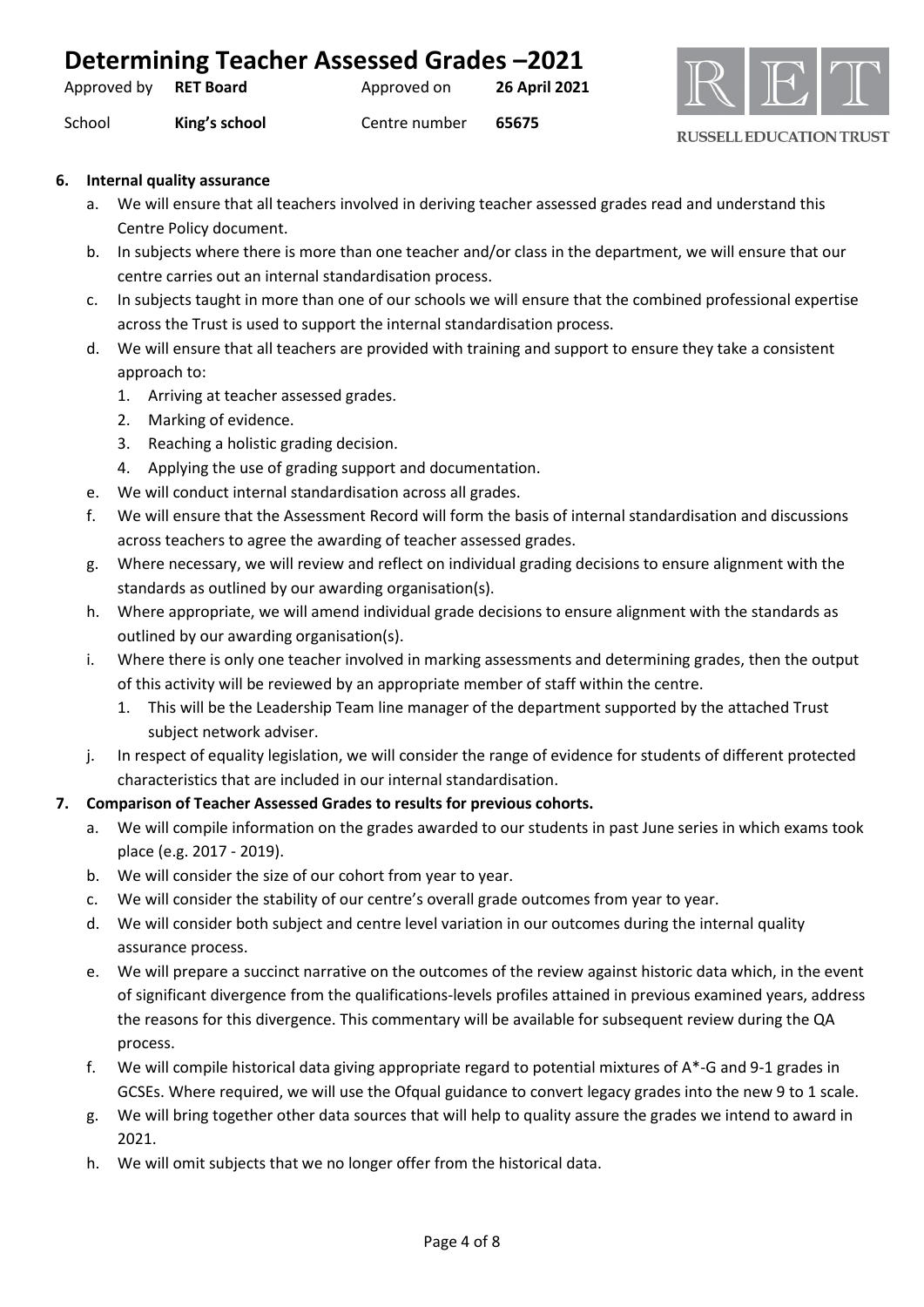| Determining Teacher Assessed Grades -2021 |                  |               |                      |
|-------------------------------------------|------------------|---------------|----------------------|
| Approved by                               | <b>RET Board</b> | Approved on   | <b>26 April 2021</b> |
| School                                    | King's school    | Centre number | 65675                |



#### **8. Reasonable adjustments and mitigating circumstances (special consideration)**

- a. Where students have agreed access arrangements or reasonable adjustments (for example a reader or scribe) we will make every effort to ensure that these arrangements are in place when assessments are being taken.
- b. Where an assessment has taken place without an agreed reasonable adjustment or access arrangement, we may remove that assessment from the basket of evidence and obtain alternative evidence.
- c. Where illness or other personal circumstances might have affected performance in assessments used in determining a student's standard of performance, we will take account of this when making judgements.
- d. We will record, as part of the Assessment Record, how we have incorporated any necessary variations to take account of the impact of illness or personal circumstances on the performance of individual students in assessments.
- e. To ensure consistency in the application of Special Consideration, we will ensure all teachers have read and understood the document:  $JCQ - A$  guide to the special consideration process, with effect from 1 [September 2020](https://www.jcq.org.uk/wp-content/uploads/2020/08/A-guide-to-the-spec-con-process-202021-Website-version.pdf)
- f. Addressing Disruption/Differentiated Lost Learning (DLL)
	- 1. Teacher assessed grades will be determined based on evidence of the content that has been taught and assessed for each student.

## **9. Objectivity**

- a. Staff will fulfil their duties and responsibilities in relation to relevant equality and disability legislation.
- b. Senior Leaders, Heads of Department and Centre will consider:
	- 1. sources of unfairness and bias (situations/contexts, difficulty, presentation and format, language, conditions for assessment, marker preconceptions);
	- 2. how to minimise bias in questions and marking and hidden forms of bias); and
	- 3. bias in teacher assessed grades.
- c. To ensure objectivity, all staff involved in determining teacher assessed grades will be made aware that:
	- 1. unconscious bias can skew judgements;
	- 2. the evidence presented should be valued for its own merit as an indication of performance and attainment;
	- 3. teacher assessed grades should not be influenced by candidates' positive or challenging personal circumstances, character, behaviour, appearance, socio-economic background, or protected characteristics;
	- 4. unconscious bias is more likely to occur when quick opinions are formed; and
	- 5. different perspectives are included in our quality assurance process through the involvement of staff and advisers across the Trust.

#### **10. Recording decisions and retention of evidence and data**

- a. We will ensure that teachers and Heads of Departments maintain records that show how the teacher assessed grades process operated, including the rationale for decisions in relation to individual marks/grades.
- b. We will ensure that evidence is maintained across a variety of tasks to develop a holistic view of each student's demonstrated knowledge, understanding and skills in the areas of content taught.
- c. We will put in place recording requirements for the various stages of the process to ensure the accurate and secure retention of the evidence used to make decisions.
- d. We will comply with our obligations regarding data protection legislation.
- e. We will ensure that the grades accurately reflect the evidence submitted.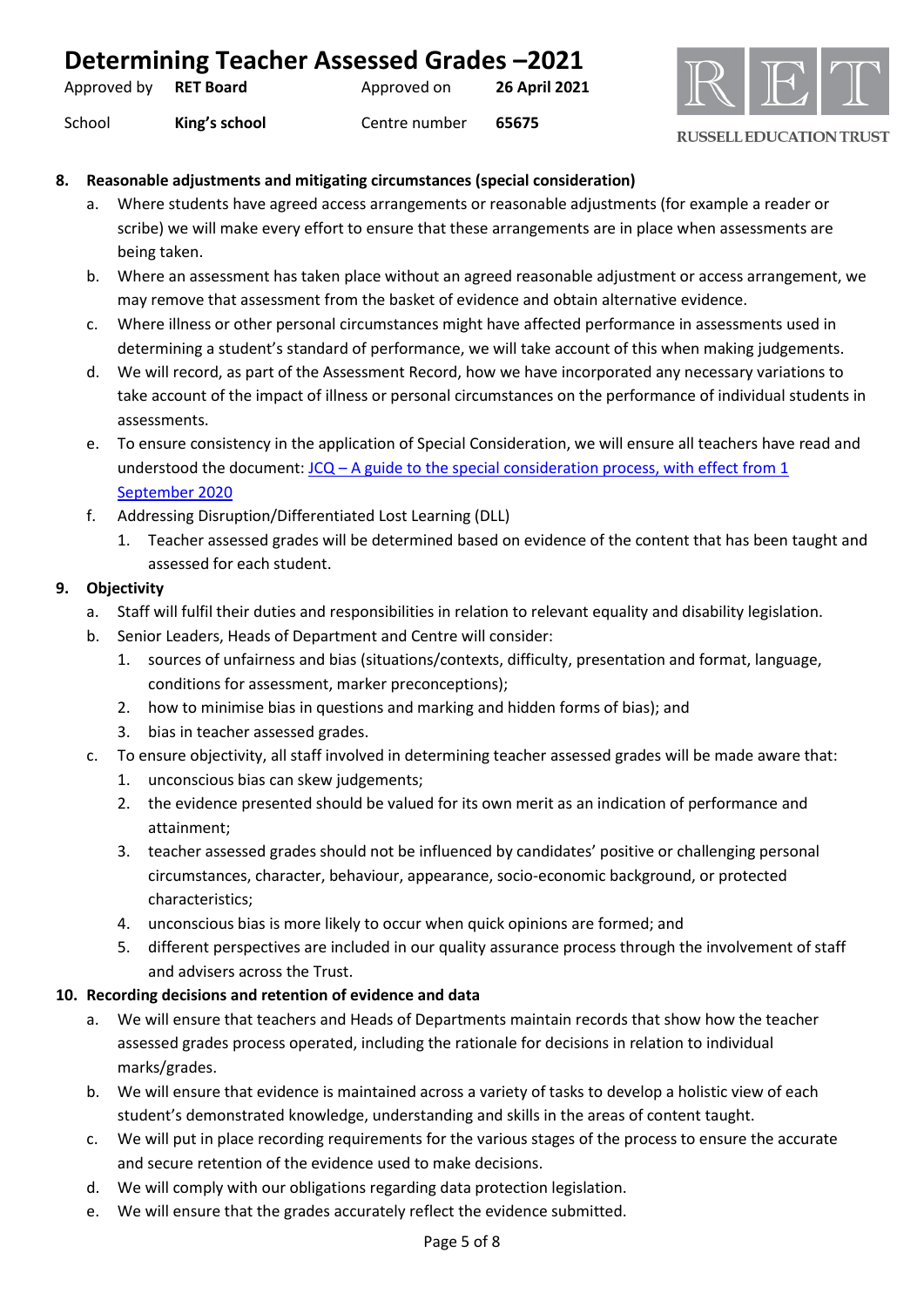| Determining Teacher Assessed Grades -2021 |               |               |                      |
|-------------------------------------------|---------------|---------------|----------------------|
| Approved by RET Board                     |               | Approved on   | <b>26 April 2021</b> |
| School                                    | King's school | Centre number | 65675                |



f. We will ensure that evidence is retained electronically or on paper in a secure centre-based system that can be readily shared with our awarding organisation(s).

## **11. Authenticating evidence**

- a. Our usual mechanisms for ensuring the integrity of mock examinations and NEAs will be in place to ensure that teachers are confident that work used as evidence is the student's own and that no inappropriate levels of support have been given to students to complete it, either within the centre or with external tutors.
- b. It is understood that awarding organisations will investigate instances where it appears evidence is not authentic. We will follow all guidance provided by awarding organisations to support these determinations of authenticity.

## **12. Confidentiality, malpractice and conflicts of interest**

- a. Confidentiality
	- 1. All staff involved have been made aware of the need to maintain the confidentiality of teacher assessed grades.
	- 2. All teaching staff have been briefed on the requirement to share details of the range of evidence on which students' grades will be based, while ensuring that details of the final grades remain confidential.
	- 3. Relevant details from this Policy, including requirements around sharing details of evidence and the confidentiality requirements, have been shared with parents/guardians.
- b. Malpractice
	- 1. Our general centre policies regarding malpractice, maladministration and conflicts of interest have been reviewed to ensure they address the specific challenges of delivery in Summer 2021.
	- 2. All staff involved have been made aware of these policies, and have received training in them, as necessary.
	- 3. All staff involved have been made aware of the specific types of malpractice which may affect the Summer 2021 series including:
		- breaches of internal security;
		- deception;
		- improper assistance to students;
		- failure to appropriately authenticate a student's work;
		- over direction of students in preparation for common assessments;
		- allegations that centres submit grades that are not supported by evidence or are support by evidence that they know to be inaccurate;
		- centres enter students who were not originally intending to certificate a grade in the Summer 2021 series;
		- failure to engage as requested with awarding organisations during the External Quality Assurance and appeal stages; and
		- failure to keep appropriate records of decisions made and teacher assessed grades.
	- 4. The consequences of malpractice or maladministration as published in the JCQ guidance: [JCQ](https://www.jcq.org.uk/exams-office/malpractice/jcq-suspected-malpractice-policies-and-procedures-2019-2020)  [Suspected Malpractice: Policies and Procedures](https://www.jcq.org.uk/exams-office/malpractice/jcq-suspected-malpractice-policies-and-procedures-2019-2020) and including the risk of a delay to students receiving their grades, up to, and including, removal of centre status have been outlined to all relevant staff.
- c. Conflicts of Interest
	- 1. To protect the integrity of assessments, all staff involved in the determination of grades must declare any conflict of interest such as relationships with students to their Head of Centre for further consideration.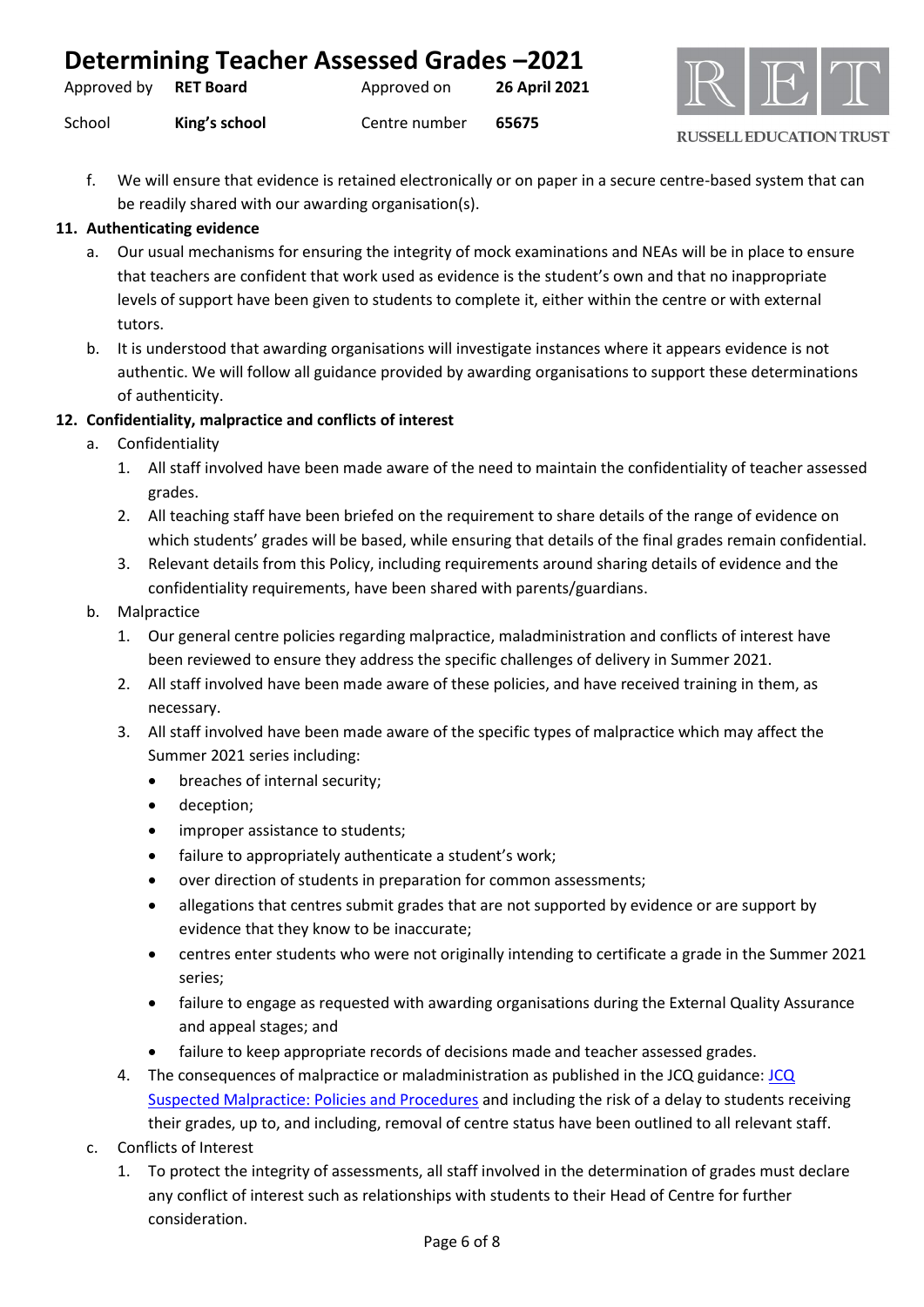| Determining Teacher Assessed Grades-2021 |  |  |  |  |
|------------------------------------------|--|--|--|--|
|------------------------------------------|--|--|--|--|

| Approved by | <b>RET Board</b> | Approved on | 26 April 2021 |
|-------------|------------------|-------------|---------------|
|-------------|------------------|-------------|---------------|

School **King's school** Centre number **65675**

**RUSSELL EDUCATION TRUST** 

- 2. Each Head of Centre will take appropriate action to manage any conflicts of interest arising with centre staff in accordance with the JCQ documents - General Regulations for Approved Centres, 1 September [2020 to 31 August 2021.](https://www.jcq.org.uk/wp-content/uploads/2020/09/Gen_regs_approved_centres_20-21_FINAL.pdf)
- 3. We will also carefully consider the need to separate duties and personnel to ensure fairness in later process reviews and appeals.

## **13. Private Candidates (not applicable for academic year 2020-2021)**

# **14. External Quality Assurance**

- a. All staff involved have been made aware of the awarding organisation requirements for External Quality Assurance as set out in the JCQ Guidance.
- b. All necessary records of decision-making in relation to determining grades have been properly kept and can be made available for review as required.
- c. All student evidence on which decisions regarding the determination of grades has been retained and can be made available for review as required.
- d. Instances where student evidence used to decide teacher assessed grades is not available, for example where the material has previously been returned to students and cannot now be retrieved, will be clearly recorded on the appropriate documentation.
- e. All staff involved have been briefed on the possibility of interaction with awarding organisations during the different stages of the External Quality Assurance process and can respond promptly and fully to enquiries, including attendance at Virtual Visits should this prove necessary.
- f. Arrangements are in place to respond fully and promptly to any additional requirements/reviews that may be identified as a result of the External Quality Assurance process.
- g. Staff have been made aware that a failure to respond fully and effectively to such additional requirements may result in further action by the awarding organisations, including the withholding of results.

# **15. Results**

- a. All staff involved have been made aware of the specific arrangements for the issue of results in Summer 2021, including the issuing of A/AS and GCSE results in the same week.
- b. Arrangements will be made to ensure the necessary staffing, including exams office and support staff, to enable the efficient receipt and release of results to our students.
- c. Arrangements will be in place for the provision of all necessary advice, guidance and support, including pastoral support, to students on receipt of their results.
- d. Such guidance will include advice on the appeals process in place in 2021 (see below).
- e. Appropriate staff will be available to respond promptly to any requests for information from awarding organisations, for example regarding missing or incomplete results, to enable such issues to be swiftly resolved.
- f. Parents/carers have been made aware of arrangements for results days.

## **16. Appeals**

- a. All staff involved have been made aware of the arrangements for, and the requirements of, appeals in Summer 2021, as set out in the JCQ Guidance.
- b. Internal arrangements will be in place for the swift and effective handling of Centre Reviews in compliance with the requirements.
- c. All necessary staff have been briefed on the process for, and timing of, such reviews, and will be available to ensure their prompt and efficient handling.
- d. Students have been appropriately guided as to the necessary stages of appeal.